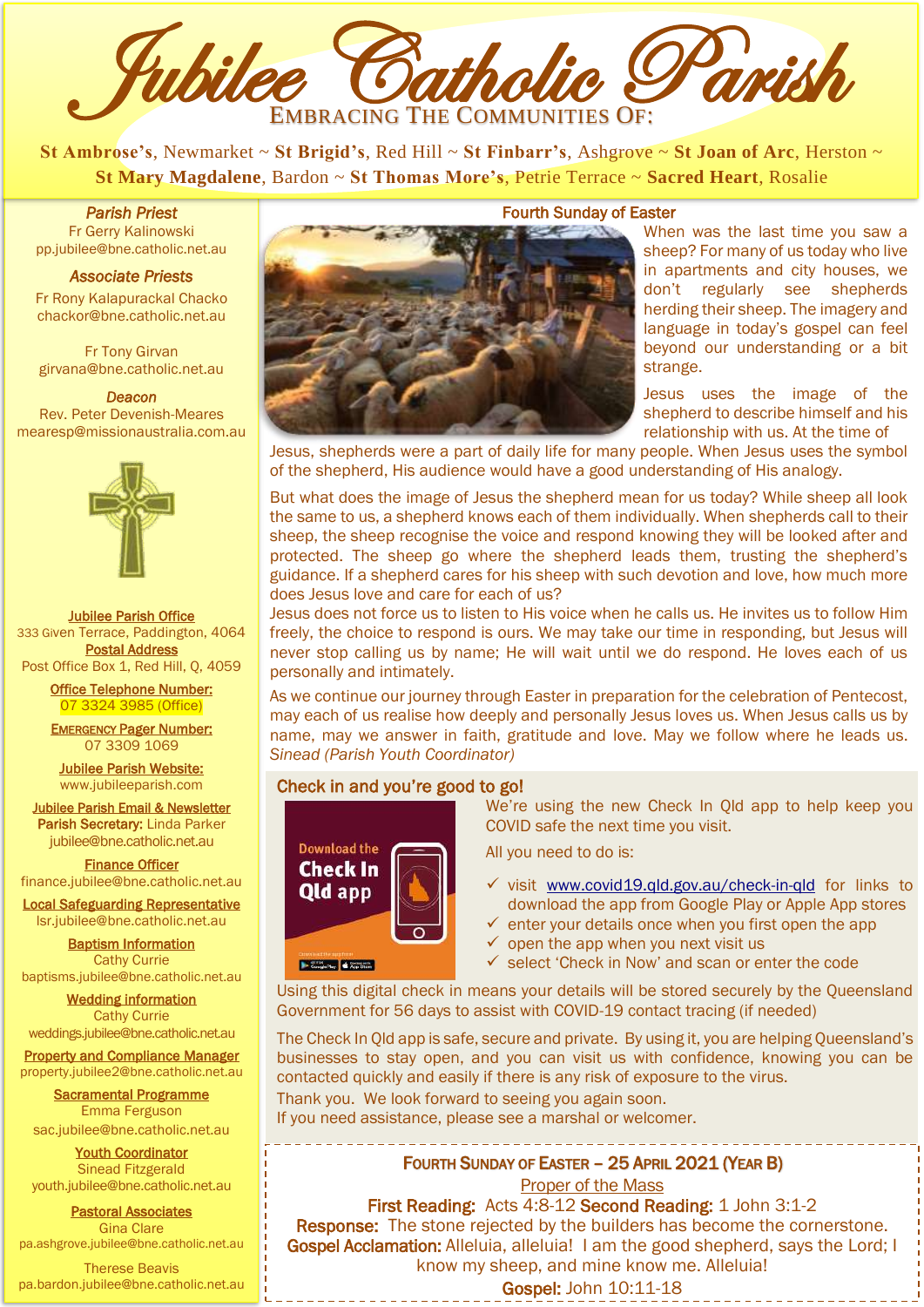

Anzac Day: As the sun rose on 25 April 1915, Australian and New Zealand soldiers rowed towards the shores of Gallipoli and into history itself. Every year since, as the sun rises, Australians gather across the nation to remember their legacy, and the legacy of all those who have followed in their footsteps.

This year Anzac Day falls on Sunday. Every Sunday Christians gather recalling the day of Christ's resurrection. As the sun rises we remember *THE* Son who rises in victory over death.

This victory is the hope of everyone that peace will reign. As in the ancient prophecy of Isaiah 2: 4 *"They will beat their swords into ploughshares and their spears into pruning hooks. Nation will not take up sword against nation, nor will they train for war anymore."*

Men and women have given their lives in service to the nation. We remember them. Families have lost loved ones. We remember them.

Individuals still carry scars, physical, mental and emotional. We remember them. Personnel still serve at frontlines. We remember them.

May the God of peace inspire us in the service of our nation and to the cause of justice, freedom and dignity of all.

Message of His Holiness Pope Francis for the 2021 World Day of Vocations



On 25th April we celebrate world day of Vocations. At the recent clergy convocation day Fr Chalmers shared three types of calls- *the universal call to holiness*, which is given to every human being; *the baptismal call* which is offered to many people; and *the ordained call to holy orders*, issued to a few. We all hold a call of God. On this special occasion Pope Francis has given us a touching message. He likens a vocation

to the call of St Joseph. In the eyes of God, St Joseph accomplished something extraordinary through his ordinary life. God looks on the heart (1 Sam 16: 7), and in St Joseph he recognized the heart of a father, able to give and generate life in the midst of daily routines.

Pope Francis says the goal of vocation is to beget and renew lives every day. He also says that St. Joseph suggests to us three key words for everyone's vocation. They are *dream, service*, and *fidelity*. The four dreams of Joseph were the calls of God, but they were not easy to accept. After each dream, Joseph had to change his plans and take a risk, sacrificing his own plans to follow the mysterious designs of God, whom he trusted completely. The Gospel shows how Joseph lived entirely for others and never for himself. By freeing love from all possessiveness, he became open to an even more fruitful service. Joseph nurtured his fidelity in the light of God's own faithfulness. He shows that success in life is built on constant fidelity to important decisions.

The Holy Father prayed - *May God help everyone especially young people who are discerning, to make God's dreams for them come true. May he inspire in them the courage to say 'yes' to the Lord who always surprises and never disappoints. May Saint Joseph, protector of vocations, accompany you with his fatherly heart. Fr Rony*

St Peter Chanel: Marist, Feast Day 28 April. Priest, martyr, Patron of Oceania. St Peter Chanel was born in 1803 in France. After ordination to the priesthood, he desired to become a missionary. In 1831 he joined the newly formed Society of Mary (Marists). In 1836, the Society of Mary was given responsibility for evangelization in the South West Pacific. St Peter led a small group of missionaries to the New Hebrides, settling on the island of Futuna. After a few years of converting the indigenous, the jealous island king had Peter killed. However, within five months of his death, the entire



island had been converted to Christianity. Peter Chanel was canonized by Pope Pius XII in 1954. The local Futunans referred to him as "*the man with a gentle heart*". His personal motto: "To love Mary and make her loved". Blessings on our local Marists as they celebrate as well.



THIS WEDNESDAY 28<sup>th</sup> April 2021, 7pm at the parish office 333 Given Terrace Paddington. This is for parents wanting their infant child (up to 3 years old) baptised in the parish during May or the following months. At this short preparation meeting we outline some of the symbols used at the ceremony, answer any question and finalise dates. For more information, please visit the parish website www.jubileeparish.com





**Monday 26 April Mass (Red Hill)** 6:30am

**Tuesday 27 April Mass (Newmarket)** 9:00am

**Wednesday 28 April Mass (Rosalie)** 6:30am

**Mass (Bardon)** 9:00am

**Thursday 29 April Mass (Red Hill)** 6:30am **Mass (Ashgrove)** 9:00am

**Friday 30 April Mass (Bardon)** 9:00am

**Saturday 1 May 2021** Individual Reconciliation **(Rosalie)** 4:00pm – 4:20pm **(Ashgrove)** 5:15pm – 5:45pm

> **5 th Sunday of Easter 2 nd May 2021**

**Saturday Vigil** Mass **(Rosalie)** 4:30pm Mass **(Ashgrove**) 6:00pm

**Mass (Herston)** 7:30am **Mass (Bardon)** 8:00am **Mass (Ashgrove)** 8:30am **Mass (Newmarket)** 9:30am **Mass (Red Hill) 10:00**am **Mass (Rosalie)** 10:00am (Korean) **Mass (Rosalie)** 5:30pm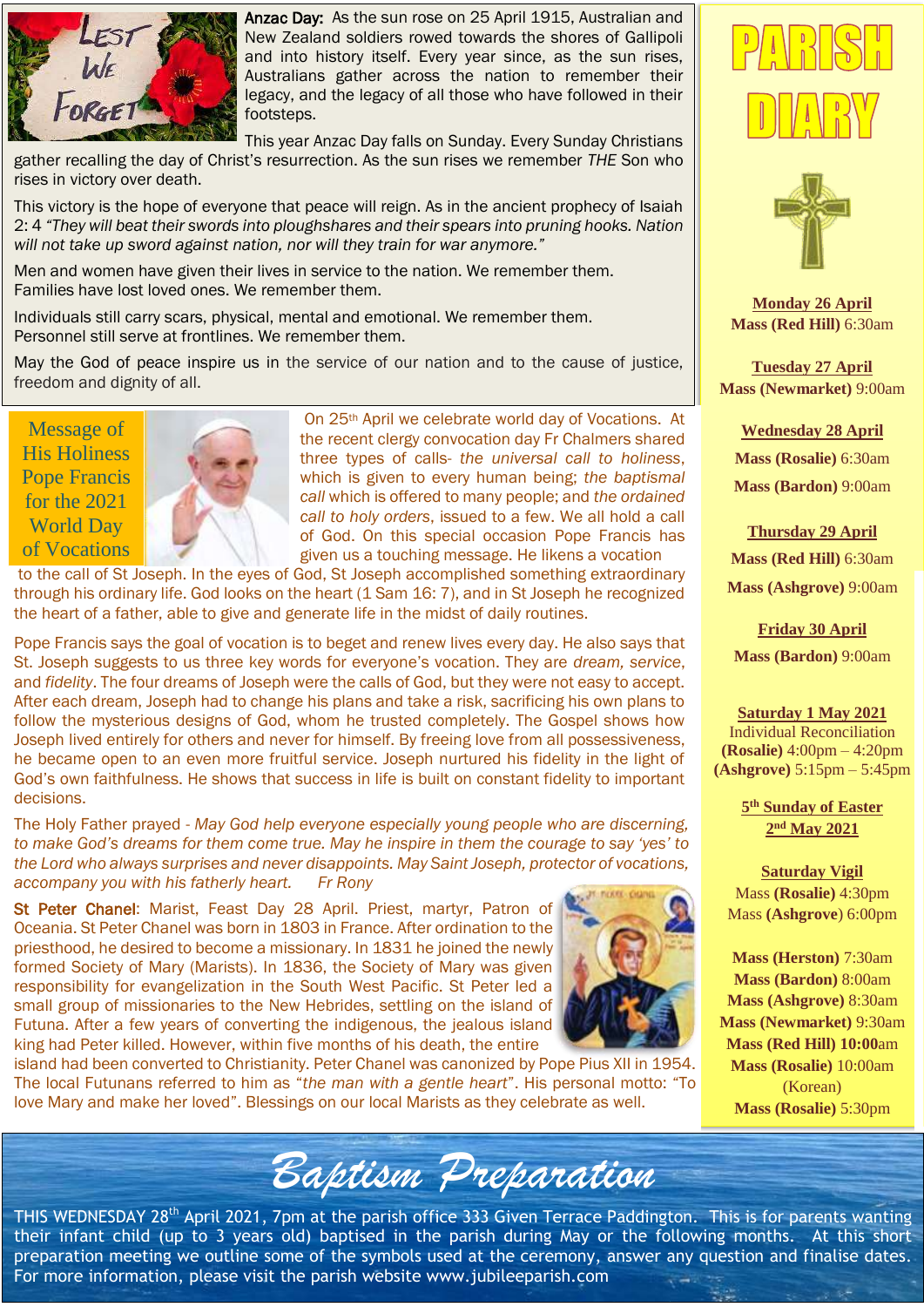

St Joseph the Worker. Feast Day 1 May. Pope Pius XII instituted the feast of Saint Joseph the Worker in 1955. Beginning in the Book of Genesis, the dignity of human work has long been celebrated as a participation in the creative work of God. By work, humankind both fulfills the command found in Genesis to care for the earth and to be productive in their labors.

Joseph was a *tekton*. "Mark 6:3; Matthew 13:55. The Greek term, tekton should not be translated as "carpenter", but rather "builder". The word describes a craftsman who works with different materials, such as stone, wood, or even iron." Jose A. Pagola *Jesus: An Historical Approximation* P69. Five kilometers from Nazareth was Sepphoris which was the 'capital' of Galilee. The Romans had razed it to the ground when they invaded the region. Then because there was an availability of resources, stone, and wood, they began to rebuild the city. To make

that happen they needed a workforce and skilled tradesmen. As such, Joseph provided for the needs of Jesus and Mary by his labor.

Joseph initiated Jesus into the dignity, value, and significance of our work. In the present reality there is a lot for us to pray for in respect of work, workers, employment, and unemployment. St Joseph the Worker will have his work cut out for him interceding for us.

Pope calls for global prayer marathon: Pope Francis has called for a global prayer marathon for the entire month of May, praying for an end to the pandemic.

"The initiative will involve in a special way all shrines in the world" in promoting the initiative so that individuals, families and communities all take part in reciting the Rosary, "to pray for the end of the pandemic", said the Pontifical Council for Promoting New Evangelisation.

"It is the heartfelt desire of the Holy Father that the month of May be dedicated to a prayer marathon dedicated to the theme, 'from the entire Church an unceasing prayer rises to God,' "it said.





Get vaccinated for the common good: Vaccination against COVID-19 is a morally good thing, providing protection for the person vaccinated and the wider community. Some COVID-19 vaccines are associated with ethically questionable production and research practices, but Pope Francis and the Australian Bishops have advised that it is morally permissible to receive any vaccine made available. More information is available at <https://www.catholic.org.au/coronavirus>

Bishops' statement on church notice board as well as frequently asked questions.





*High schoolers Anchored in Faith*

# **A N C H O R Y O U T H**

**SUNDAY MAY 9TH 3:30-5:30PM** 

**Fr Denis Power Building, 333 Given Terrace, Paddington**

*For details email Sinead: youth.jubilee@bne.catholic.net.au*



Congratulations to Aislinn Sheehan who celebrated her reception of First Holy Communion this weekend. Aislinn is welcomed into the common union we share in at the table of the Lord. May Aislinn always know, experience and live our communion with Christ. Thanks to her parents for their ongoing formation of their child in the faith.

## BRISBANE MARCH FOR LIFE RALLY— SATURDAY MAY 8, 2021

Meet at Speakers' Corner, Parliament House, corner Alice and George Streets, Brisbane, at 2:30pm for COVID checkin. 3pm rally. After the rally, a March for Life around the Brisbane CBD, concluding at Speakers' Corner. This year we are specifically rallying and marching for:

\* Protesting the abortion-to-birth laws passed in 2018, and the tragic result of a 58% increase in abortions in Queensland.

\* Petitioning the Federal Government to allow the Human Rights (Children Born Alive Protection) Bill 2021 to go to a vote this year.

\* Petitioning the state government to urgently increase palliative care funding and against legalising assisted suicide in Queensland.

\* Protesting the fact that sex-selective abortions are occurring in Queensland.

As always it will be a family-friendly event, and Queensland Police will have a presence to help ensure our safety at all times. This event is organised by Cherish Life QLD.